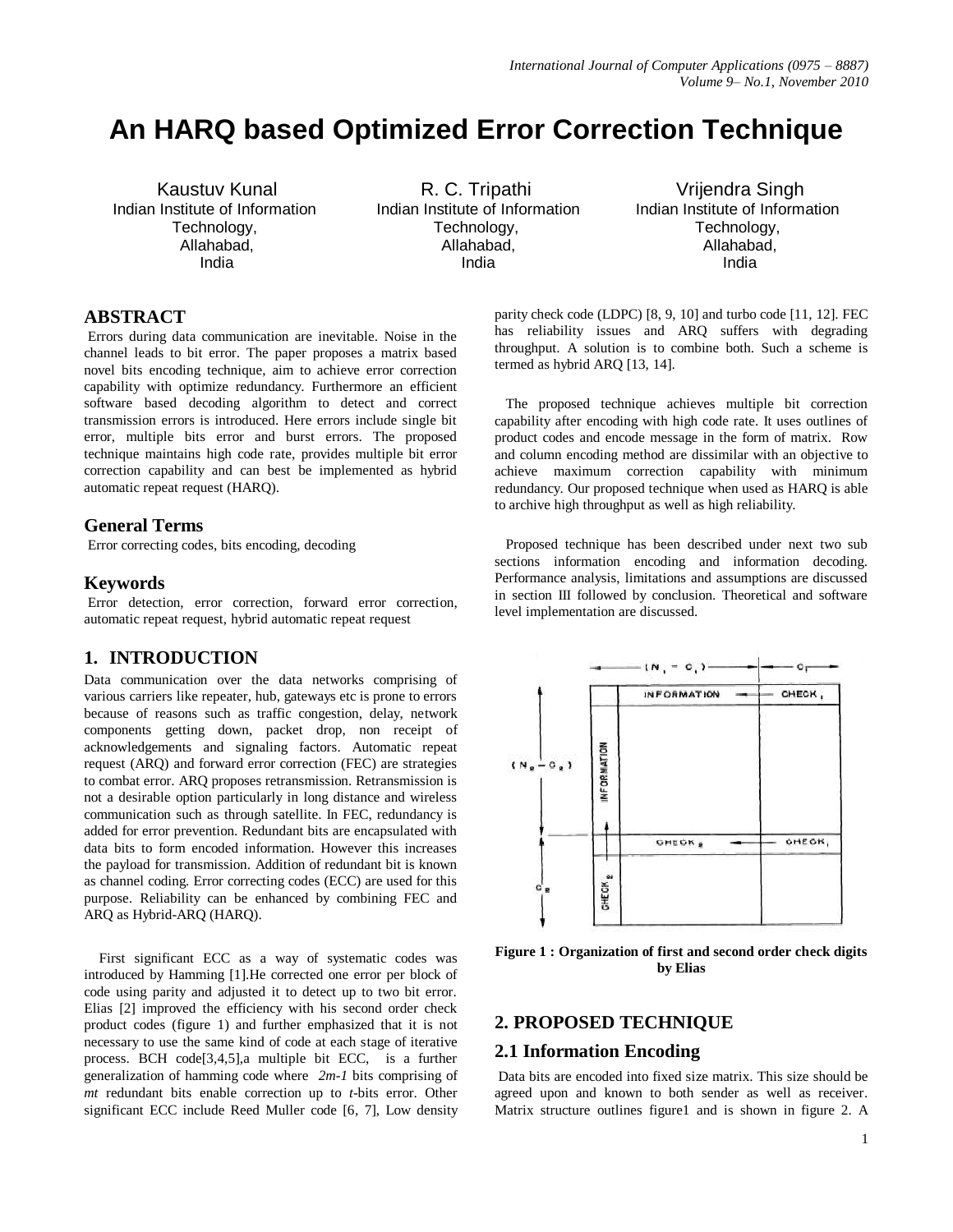novel encoding technique is introduced here, check bits-I represent the number of ones in the data bits. This has two major advantages, first the number of check bits required will be bare minimum for example 31 data bits require just 5 check bits and second, less overhead in extraction of original message [15].

 Last row of matrix contains only redundant information i.e. check bits-II, They are column parity bits of matrix and can be constructed using XOR. The check bit –II spans only across single row. In this scenario they comprise of least redundant size in comparison to the scheme of Elias[2]shown in figure 1.Thus in our case encoded matrix has clearly less redundancy than any other multiple bit error correction versions of product codes.

 Matrix size is chosen based on channel efficiency and the level of correction require. Our scheme provides best possible tradeoff between redundancy and efficiency of retransmission. An example of encoded 8 X 19 bit structure is depicted in figure 2. Here 105 data bits are encoded with 47 check bits. The code rate is 0 .69. Code rate exponentially increases with increase in matrix size. Check bits-II are even parity bits of respective columns.

|   |   |   |   |   |   |   | Data |                           |   |   |   |   |   |   | Check -I |  |
|---|---|---|---|---|---|---|------|---------------------------|---|---|---|---|---|---|----------|--|
|   | 0 | 0 | U |   | υ | H |      | 0                         | V | V | 1 | v | 0 |   |          |  |
| V |   |   |   |   | 1 | ł | 0    | 0                         | 0 |   |   |   |   | 0 |          |  |
|   |   |   | O | v | 0 | 0 |      |                           | 0 |   |   |   |   | 0 |          |  |
|   |   | Ü |   |   |   |   |      |                           | Ü |   |   |   |   |   |          |  |
|   |   | Ü | U |   |   |   | υ    | U                         |   |   |   |   |   | U |          |  |
|   |   |   |   |   | l | l | 0    |                           |   | 0 |   |   |   | 0 |          |  |
| 0 |   |   |   |   |   |   |      |                           |   |   |   |   |   |   |          |  |
|   |   |   |   |   |   |   |      | Check-II (Whole last row) |   |   |   |   |   |   |          |  |
|   |   |   |   |   |   |   |      |                           |   |   |   |   |   |   |          |  |

**Figure2: Encoded matrix of 19 bits row and 8 bits column**

#### **2.2 Information Decoding**

Receiver receives encoded message and decodes it to get correct message. Software based hard decision decoding [16] steps are discussed. Decoding process is designed to support HARQ.

**Step 1:** Record all erroneous columns of received matrix. A column is erroneous if bits of that column are not in parity.

**Step 2:** Record erroneous rows with their difference values. A row is erroneous if number of data bits having value as one is found to be different than decimal conversion of binary checks bits. Difference is subtraction value of decimal conversion of check bits to number of ones in data bits of respective row. Clearly difference is positive if the number represented by check bits is more than number of ones in data bits and negative in the opposite case. The last row which contains check bits-2 is

excluded here and is certainly not a candidate for erroneous row calculation.

**Step 3:** If no column or row is found as erroneous, message will be accepted as correct otherwise correction algorithm, as explained in step 4, will be applied.

**Step 4:** The flow chart of correction algorithm is depicted in figure 3. Recorded erroneous row and erroneous columns are input to correction algorithm. For each erroneous row, matrix entries corresponding to every erroneous column position is checked. A match is said to be found if matrix content is zero for positive difference row, and one for negative difference row. Total number of matches found, in the erroneous row is counted; if this is equal to modulus of row difference then matched matrix entries are inverted. Respective columns are no longer erroneous and are removed from list of erroneous column. The respective row is corrected so it is also removed from erroneous row list. In case of match count not equal to row difference, the same process is repeated with next erroneous row. Initially algorithm traverses through all erroneous rows sequentially. In case of correction in any matrix entry this traversal continues in cyclic manner and revisit previously visited rows which are still erroneous. Reason is that due to deletion of an erroneous column it may possible that revisited row now has equal value of match entries and row difference. If in a whole cycle there is no single matrix entry changed the process exists from loop.

**Step 5:** Finally if no erroneous row or column remains, the received matrix is said to be corrected and receiver accepts the packet, otherwise retransmission is requested.

A C code has been written for decoding process simulation. Such a code can be embedded into a decoder device. Few variation of decoder is possible. Figure 2 can be transmitted column wise, received column is checked for parity. If the data bit columns are in parity, receiver accepts data as correct and sender refrain itself from sending check bits columns (i.e. column 16, 17, 18, 19). Only when data columns are not in parity receiver asks for check bits column. Drawback of this scheme is that it will correct only in cases when errors per columns are odd.

### **3. ANALYSIS**

#### **3.1 Redundancy**

Number of check bits-I should be enough to represent data bits of the row. Table 1 shows check bits for a given range of data bits per row. The relation between check bits-I (c) and data bits (k) of any row is mathematically expressed as:

#### $C = [\log_2 k] + 1$

Where  $\lceil \cdot \rceil$  is floor function,  $\lceil x \rceil$  will give the largest integer  $\leq x$ .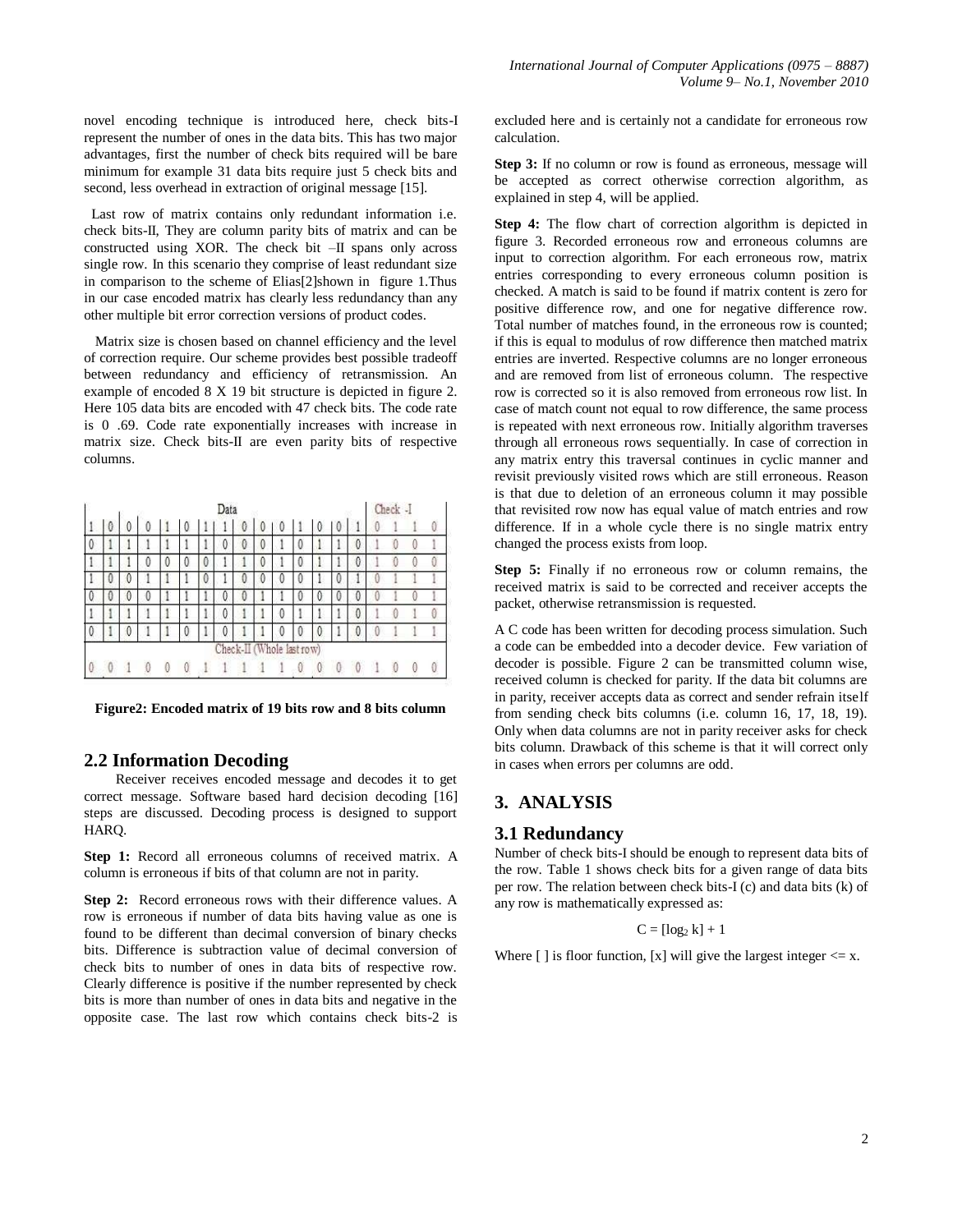*International Journal of Computer Applications (0975 – 8887) Volume 9– No.1, November 2010*



**Figure 3: Flowchart of correction algorithm**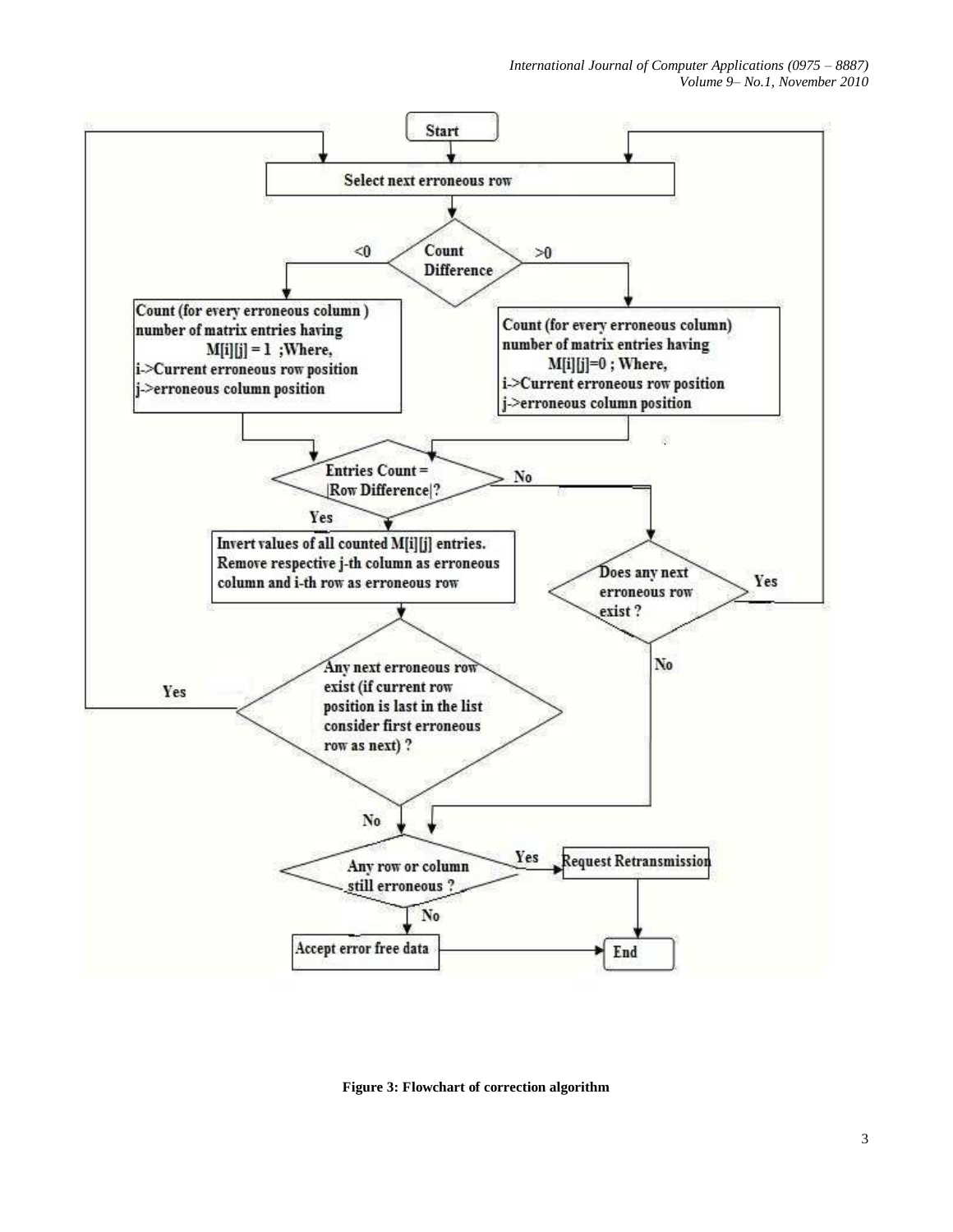| value range                      |                |  |  |  |  |  |  |
|----------------------------------|----------------|--|--|--|--|--|--|
| Data bits(k)                     | Check bits(c)  |  |  |  |  |  |  |
| $\mathbf{1}$                     | $\mathbf{1}$   |  |  |  |  |  |  |
| $2 - 3$                          | $\overline{2}$ |  |  |  |  |  |  |
| $4 - 7$                          | 3              |  |  |  |  |  |  |
| $8 - 15$                         | $\overline{4}$ |  |  |  |  |  |  |
| 16-31                            | 5              |  |  |  |  |  |  |
| $32 - 63$                        | 6              |  |  |  |  |  |  |
| 64-127                           | 7              |  |  |  |  |  |  |
| 128-255                          | 8              |  |  |  |  |  |  |
| 256-511                          | 9              |  |  |  |  |  |  |
| 512-1023                         | 10             |  |  |  |  |  |  |
| 1024-2047                        | 11             |  |  |  |  |  |  |
| $\overline{2}^{n-1}$ – $(2^n-1)$ | n              |  |  |  |  |  |  |

**Table 1: Number of Check bits-1 for different data bits** 

Appending redundant bits after data bits eliminates the overhead of interspersing the redundancy bits at the sender end and their removal at the receiver end after checking for error and consequent correction.

Through its implementation, it emerges that in our case, encoded matrix has high code rate. Code rate versus column length graph for matrix of fixed row size of length eight bits is plotted in fig 4. The code rate increases exponentially initially and thereafter attains almost a constant value. In this case the constant value is 0.85. Higher value can be achieved by using row of length 16 or 32. Drawback obviously is compromise against correction efficiency.



**Figure 4: Code rate vs. column size graph for row size of 8 bits**

## **3.2 Error detection and correction**

Through various test cases examined, proposed technique has been found capable of detecting almost any single or multiple bit errors including burst errors with higher efficiency than CRC or checksum [17]. Figure 5 depicts a comparison between error detecting techniques and proposed technique. Proposed technique efficiently detects errors which are undetected by CRC and Checksum. It corrects single data bit error with 100 percent efficiency. Typical multiple bit and burst error patterns can also be corrected. Technique is suitable for randomly located errors in data streams. As there is far more probability for data bits to be erroneous than check bits. If any column of check bits is erroneous the correction algorithm is not applied and retransmission request is sent directly.

 Proposed correction algorithm adheres to few limitations. The algorithm is designed to correct single error per column. The algorithm will be applicable if corrupted bits of a row are of same value. However in all above cases it will detect the error and send retransmission request. Clearly scheme is best implemented when used as HARQ.

| <b>Checksum</b>                                                                               | CRC                                                                                 | Proposed Technique                                            |  |  |  |  |
|-----------------------------------------------------------------------------------------------|-------------------------------------------------------------------------------------|---------------------------------------------------------------|--|--|--|--|
| Error detection only                                                                          | Error detection, single bit<br>error correction (requires large<br>memory overhead) | Error detection , single and<br>multiple bit error correction |  |  |  |  |
| Undetected Error example 1:                                                                   | Undetected error example 2:                                                         | Can detect all generic errors.                                |  |  |  |  |
| Sent message:                                                                                 | Data: 1001010                                                                       | Will Successfully detect error<br>for given undetected error  |  |  |  |  |
| 1001<br>1101                                                                                  | Divisor: CRC 4 - 10011                                                              | example 1 &2.                                                 |  |  |  |  |
| 1000 ->checksum                                                                               | Sending info: 10010101010                                                           | Detects the errors in case of<br>corrupted redundant bits and |  |  |  |  |
| Received erroneous message                                                                    | Received erroneous message                                                          | request retransmission<br>directly.                           |  |  |  |  |
| $0*000*$<br>$0*101$                                                                           | 101*101011*11*                                                                      |                                                               |  |  |  |  |
| $01*0$                                                                                        | Received message is<br>completely divisible by CRC-                                 |                                                               |  |  |  |  |
| As complement of addition is<br>all zeroes, received data is<br>assumed correct and accepted. | 4, though it contains 3<br>erroreous bits.                                          |                                                               |  |  |  |  |

**Figure 5: Comparison with error detection methods**

#### **4. CONCLUSION**

A new optimized bit encoding technique is implemented. Here check bits represent number of ones in data bit. This significantly minimizes redundancy besides allowing extraction of original message with low over head. The matrix size affects the multiple bit correction efficiency and is chosen based on channel efficiency. A receiver side error detection technique along with a software based algorithm for error correction is described. We verified that algorithm can correct any single data bit error. We also verified that its error detection capability is better than most of the existing ones. Typical